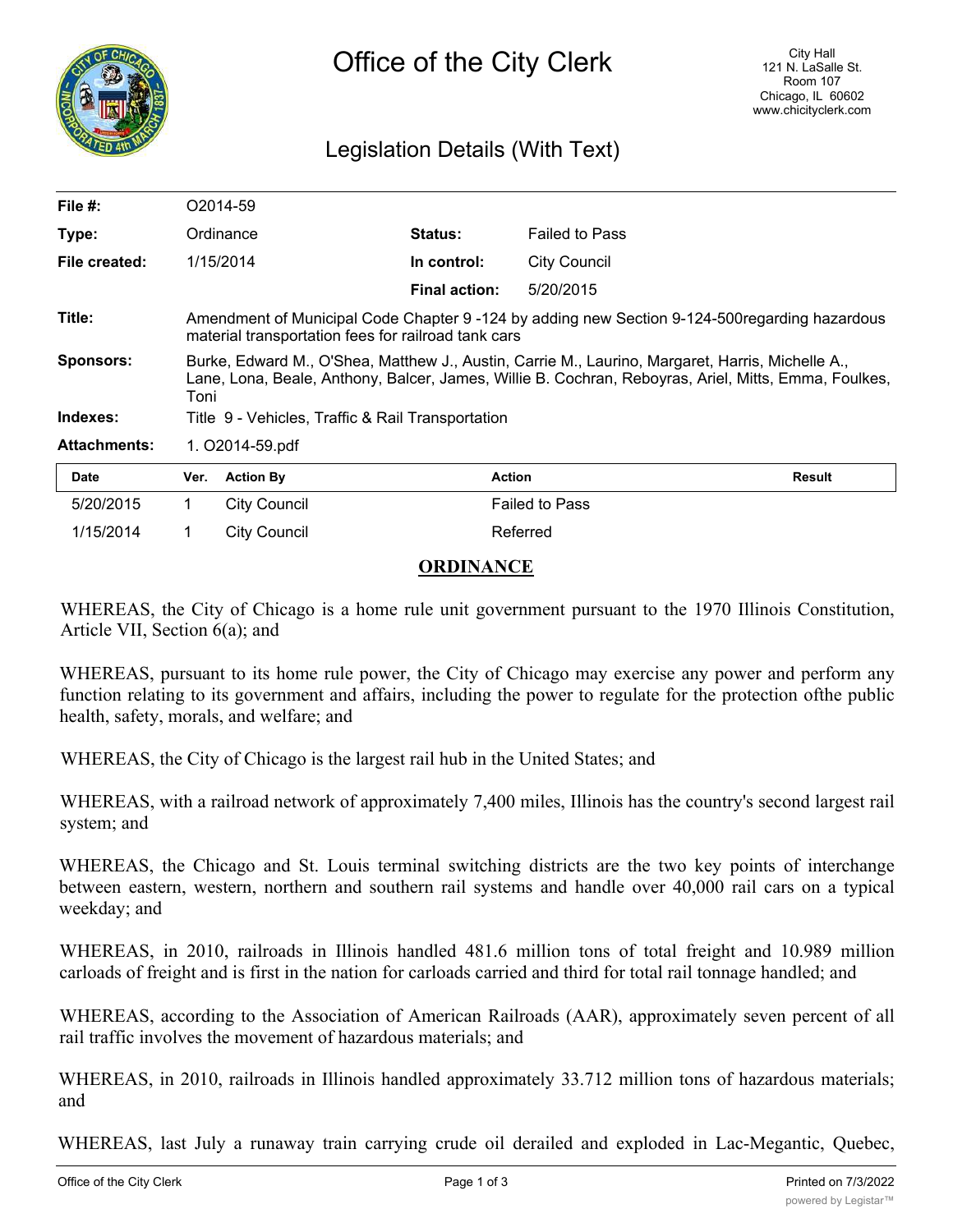#### **File #:** O2014-59, **Version:** 1

which killed 47 people and destroyed more than 100 homes and businesses; and

WHEREAS, on December 30, a mile-long train carrying crude oil derailed and exploded after colliding with another train in North Dakota, triggering a giant fireball and huge clouds of black smoke and forcing the evacuation of most of the residents in nearby Casselton, North Dakota; and

WHEREAS, these and other recent derailments and fires prompted a warning from the U.S. Department of Transportation's Pipeline and Hazardous Materials Safety Administration, which stated that the type of crude oil being transported from North Dakota may be more flammable than traditional heavy crude oil; and

WHEREAS, the structural integrity of one particular type of tank car, known as DOT-111 tank car, has come under scrutiny following these accidents; and

WHEREAS, the National Transportation Safety Board has conducted several investigations and safety studies establishing that DOT-111 cars have a high incidence of failure during crashes - a higher rate of failure than those of pressure tank cars, such as DOT-105 or DOT-112, which have thicker shells and heads; and

WHEREAS, despite the high incidence of failure during crashes, DOT-111 cars currently comprise approximately 69% of the nation's tank car fleet; and

WHEREAS, hazardous material transported through the City of Chicago has the potential to severely impact the environment and public if inadvertently released into the environment: and

WHEREAS, the City of Chicago would assume the responsibility to provide emergency response units to manage the impact of a rail accident or derailment involving hazardous material within the city limits; and

WHEREAS, the City Council of the City of Chicago hereby finds that it is in the best interest of the public health, safety and welfare to plan, develop, and maintain a capability for a hazardous material emergency response; NOW THEREFORE

### **BE IT ORDAINED BY THE CITY COUNCIL OF THE CITY OF CHICAGO:**

SECTION 1. The above recitals are expressly incorporated herein and made part hereof as though fully set forth herein.

SECTION 2. Chapter 9-124 of the Municipal Code of Chicago is hereby amended by inserting a new Section 9 -124-500 as follows:

### **9-124-500 Railroad tank cars - hazardous material transportation fee.**

a) Definitions. For purposes of this section, the following definitions apply:

"Hazardous material" means a substance or material that the U.S. Secretary of Transportation has determined is capable of posing an unreasonable risk to health, safety, and property when transported in commerce, and has designated as hazardous under section 5103 of Federal hazardous materials transportation law, 49 U.S.C. 5103. The term includes hazardous substances, hazardous wastes, marine pollutants, elevated temperature materials,